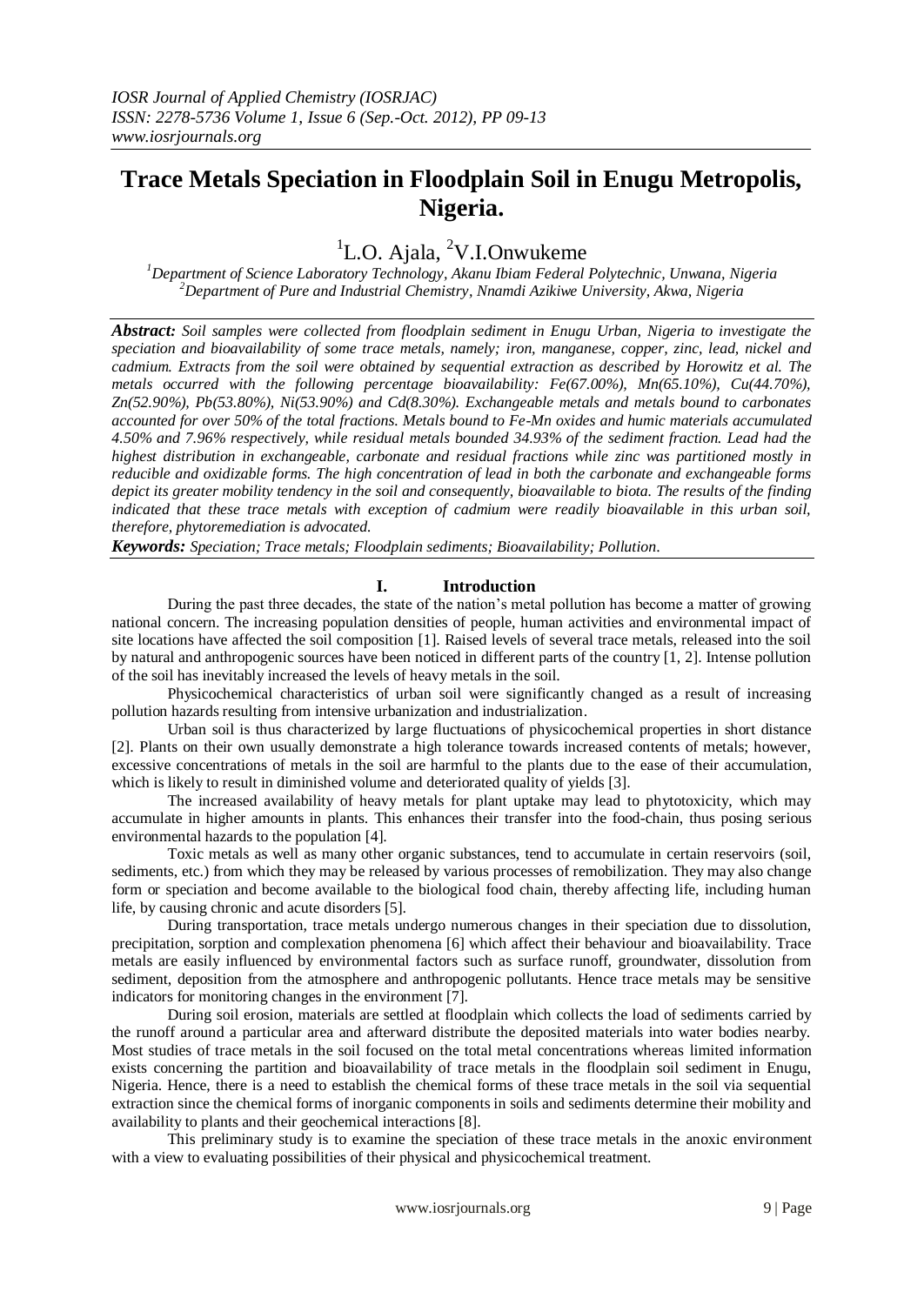The choice of this sediment site lies on the fact that, it remains the collection point of all flood water in Enugu urban, as all flood water end at this point. There is therefore, need to assess the impact of heavy metals in the area to assess mobility and health consequences as well as cleaning and utilization.

#### **II. Experimental**

#### **2.1 Sampling site**

Enugu is the capital of [Enugu State](http://en.wikipedia.org/wiki/Enugu_State) in [Nigeria.](http://en.wikipedia.org/wiki/Nigeria) It is known as coal city because of the large deposit of coal in the city. It is situated between  $6^{\circ}27'9.60''N$  [7°30′37.20″E](http://toolserver.org/~geohack/geohack.php?pagename=Enugu¶ms=6_27_9.60_N_7_30_37.20_E_) coordinates. It covers an area of 113 km<sup>2</sup>. It has a population of 722,664 in 2006. The mean temperature in Enugu State in the hottest month of February is about  $36.2^{\circ}$ C, while the lowest temperatures occur in the month of November, reaching  $20.3^{\circ}$ C. The lowest rainfall of about  $0.16 \text{cm}^3$  is normal in February, while the highest is about  $35.7 \text{cm}^3$  in July. The [Ekulu,](http://en.wikipedia.org/wiki/River_Ekulu) Asata, Ogbete, Aria, Idaw and Nyaba rivers are the six largest rivers located in the city. The Ekulu River is the largest body of water in Enugu urban and its reservoir contributes to part of the city's domestic water supply [9].

## **2.2 Sample Collection and Preparation**

Floodplain soil sediment was collected at Miroocha, Ekulu road, Enugu in Enugu State, Nigeria. The sample was collected with plastic spoon. Composite sampling technique was adopted in taking representative sample. The sample was air-dried and homogenized by using 90 mesh size sieve and stored in polythene bag at 4<sup>0</sup>C prior to leaching.

#### **2.3 Sequential Extraction Procedure**

The method as modified by Horowitz et al (1991) [10] was used for the sequential extraction of the trace metals.

- **I.** Exchangeable fraction:  $1.0g$  of the dried sediment sample was weighed into a beaker.  $50cm^3$  of MgCl<sub>2</sub> solution was measured and added. The extraction was done at room temperature for 1hr with continuous agitation on an electric shaker. The supernatant was allowed to settle and filtration was done into a 100cm<sup>3</sup> standard volumetric flask. Excess deionized water was used to wash the residue on the filter paper. This was later made up to the mark and stored in a sample bottle, labeled and kept until needed for the analysis.
- **II.** Bound to carbonate fraction: The residue from above was transferred into a clean and dry beaker. It was leached at room temperature with 50cm<sup>3</sup> solution of  $1MCH_3COONa$  prepared and adjusted to pH 5.0 with ethanoic acid. Continuous agitation was maintained for 1hr on an electric shaker and the resulting solution was filtered through whatman No1 filter paper into 100cm<sup>3</sup> standard volumetric flask. The residue on the filter paper was further washed to remove the remaining reagent that might retain in the residue. The filtrate was made up to the mark with deionized water. The extract was stored in a sample bottle labeled and kept ready for analysis.
- **III.** Bound to Fe-Mn oxides: The residue from (ii) above was transferred into a beaker. It was extracted with  $50 \text{cm}^3$  mixture of ammonium oxalate and oxalic acid for 1hr with continuous agitation over an electric shaker. The resulting solution was filtered into a  $100 \text{cm}^3$  standard volumetric flask. The residue on the filter paper was further washed with deionized water. The leachate was made up to the mark. The extract was stored in a sample bottle and finally labeled ready for AAS analysis.
- **IV.** Bound to organic matter: The residue from the previous leachate was transferred into a clean and dry beaker. It was extracted with 50cm<sup>3</sup> solution of 0.1MNaOH with continuous agitation over an electric shaker for 1hr. this was then filtered through whatman No1 filter paper into a  $100 \text{cm}^3$  standard volumetric flask. The residue on the filter paper was further washed with deionized water. The content was later made up to the mark, stored in a sample bottle and labeled properly prior to analysis.
- **V.** Residual: The residue from (iv) above was digested with a mixture of hydrochloric and hydrofluoric acids for 5hrs. This was later washed and filtered with deionized water into a 100cm<sup>3</sup> standard volumetric flask and made up to the mark. The filtrate was allowed to cool and stored in a sample bottle and labeled accordingly ready for AAS analysis.

### **2.4 Chemical Analysis**

All the supernatant solutions from stages (I) to (IV) and the residual digest (v) were analyzed for the following trace elements: iron, manganese, copper, zinc, lead, nickel and cadmium, using Perkin Elmer Atomic Absorption Spectrophotometer (model 403).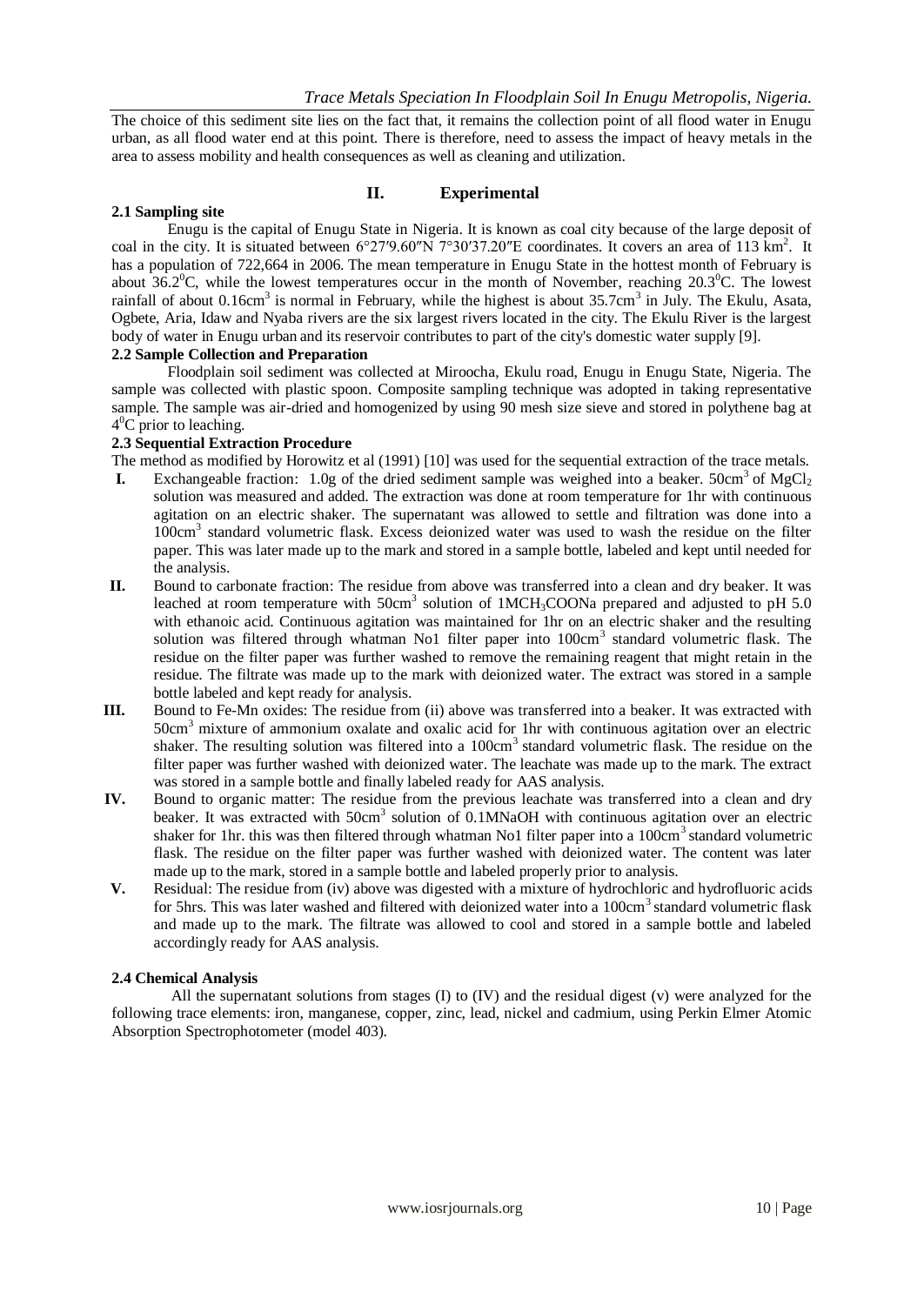*Trace Metals Speciation In Floodplain Soil In Enugu Metropolis, Nigeria.*

| Sample                | Fe    | Mn       | Cu             | Zn               | Pb       | Ni               | Cd    | Total    | Mea              | $\%$     |
|-----------------------|-------|----------|----------------|------------------|----------|------------------|-------|----------|------------------|----------|
|                       |       |          |                |                  |          |                  |       |          | $\mathbf n$      | Fraction |
| Exchangeable          | 0.50  | 11.2     | 2.50           | 5.90             | 47.70    | 3.50             | 0.50  | 71.80    | 10.2             | 25.86    |
|                       |       | $\Omega$ |                |                  |          |                  |       |          | 6                |          |
| Carbonate             | 6.00  | 8.80     | 6.00           | 12.5             | 34.30    | 6.20             | 0.50  | 74.30    | 10.6             | 26.76    |
|                       |       |          |                | $\mathbf{0}$     |          |                  |       |          | 1                |          |
| Reducible             | 0.50  | 0.00     | 1.50           | 5.00             | 1.50     | 1.00             | 3.00  | 12.50    | 1.79             | 4.50     |
| Oxidizable            | 2.20  | 0.00     | 2.50           | 9.30             | 2.60     | 2.50             | 3.00  | 22.10    | 3.16             | 7.96     |
| Residual              | 1.50  | 10.7     | 6.50           | 2.10             | 66.40    | 4.80             | 5.00  | 97.00    | 13.86            | 34.93    |
|                       |       | $\Omega$ |                |                  |          |                  |       |          |                  |          |
| <b>Total Fraction</b> | 9.70  | 30.7     | 19.0           | 34.8             | 152.5    | 18.0             | 12.00 | 277.7    | 39.6             |          |
|                       |       | $\Omega$ | $\theta$       | $\theta$         | $\theta$ | $\mathbf{0}$     |       | $\bf{0}$ | 8                |          |
| <b>Mean Fraction</b>  | 1.94  | 6.14     | 3.80           | 6.96             | 30.50    | 3.60             | 2.40  |          |                  |          |
| Bioavailability       | 6.50  | 20.0     | 8.50           | 18.4             | 82.00    | 9.70             | 1.00  |          |                  |          |
|                       |       | $\Omega$ |                | $\mathbf{0}$     |          |                  |       |          |                  |          |
| $\%$                  | 67.00 | 65.1     | 44.7           | 52.9             | 53.80    | 53.9             | 8.30  | 345.7    | 49.4             |          |
| Bioavailability       |       | $\theta$ | $\overline{0}$ | $\boldsymbol{0}$ |          | $\boldsymbol{0}$ |       | $\theta$ | $\boldsymbol{0}$ |          |

|                                                                | HH. | <b>Results</b> |
|----------------------------------------------------------------|-----|----------------|
| The results of this analysis are presented in the table below. |     |                |

Result of sequential extraction of some selected trace metals from floodplain soil sediment in Enugu, Nigeria.

NB: Concentrations of the metals are in mg/kg.

% Bioavailability = 
$$
\frac{F_1 + F_2}{F_1 + F_2 + F_3 + F_4 + F_5} \quad X = \frac{100}{1}
$$
 %

╲

Where  $F_1$  = Exchangeable fraction  $F_2$  = Carbonate fraction<br>  $F_3$  = Reducible fraction  $=$  Reducible fraction  $F_4$  = Oxidizable fraction









**Trace metals**

www.iosrjournals.org 11 | Page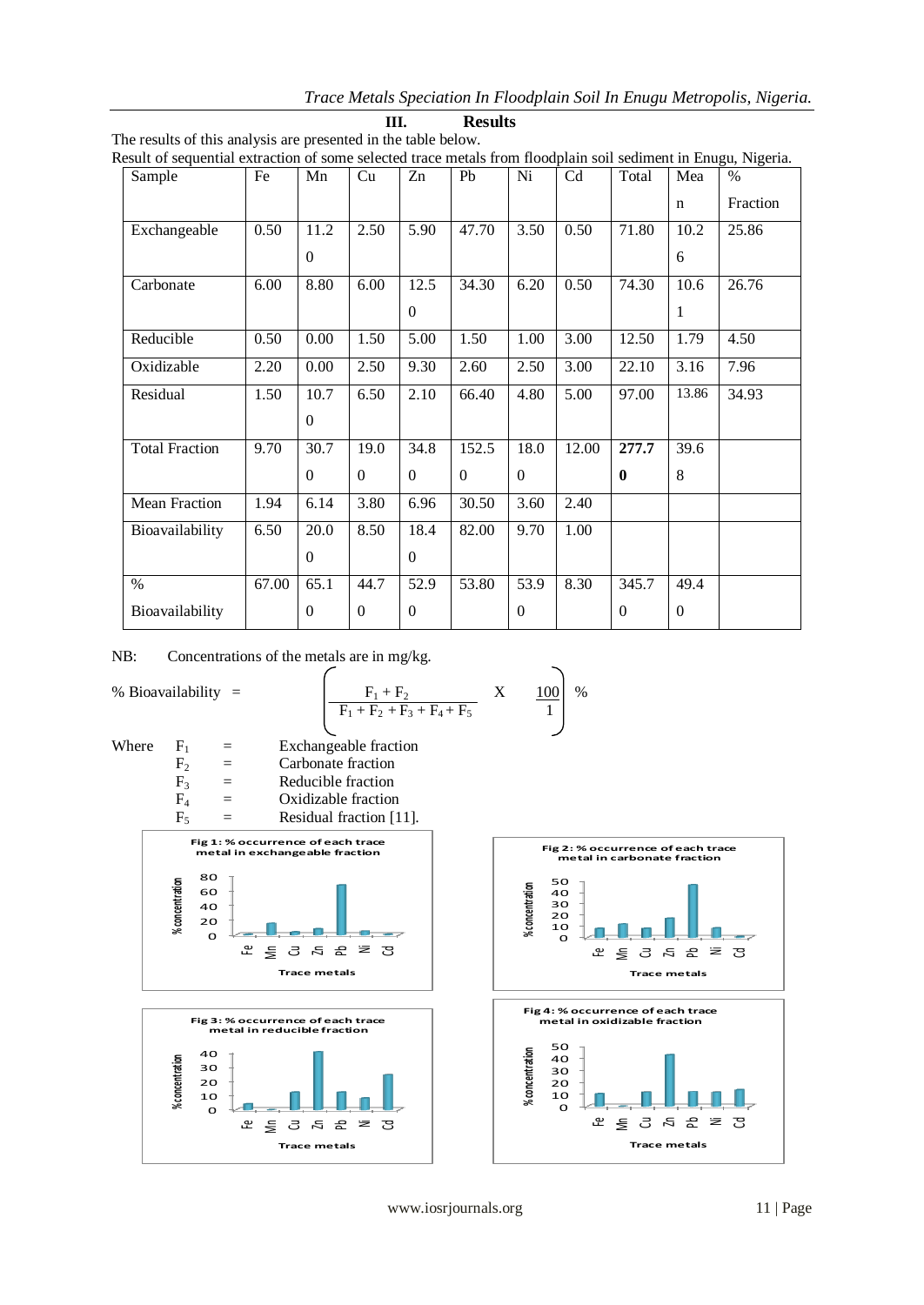

#### **IV. Discussion**

The table above shows the results of partitioning of trace metals in the soil sample. Figures 1-5 also represent the percentage composition of each trace metal accumulated in the five fractions. In carbonate fraction, the metals partitioned in the sediment in the order:  $Pb > Zn > Mn > Ni > Fe/Cu > Cd$ .

Lead had the highest concentration value of the total fractions which was put at 152.5mg/kg with a mean value of 30.50mg/kg. It was widely followed by Zn(34.80mg/kg) with a mean value of 6.96mg/kg, while the least value was associated with  $Fe(9.7mg/kg)$  which put the mean at 1.94mg/kg. Both exchangeable  $Cd(0.5mg/kg)$  and Cd bound to carbonate  $(0.5mg/kg)$  are closely related to the values obtained for the same metal by Tessier et al (0.8µg/g; 0.8µg/g) and Horowitz (1.3µg/g; 0.8µg/g) in the Ružin sediment leachates [12]. Exchangeable Fe(0.50mg/kg), Cu(2.50mg/kg), Ni(3.50mg/kg), Zn(5.90mg/kg) and Cd(0.50mg/kg) were generally found to represent a minor portion of the total metal concentration. This was evidenced with the results conducted by Tessier et al [13] on Yamaska and Saint-Francois rivers, which put the metals concentrations at Fe(0.4µg/g;  $0.4\mu\text{g/g}$ ), Cu(0.15µg/g;  $0.2\mu\text{g/g}$ ), Ni(0.2µg/g;  $0.2\mu\text{g/g}$ ), Zn(0.1µg/g;  $0.1\mu\text{g/g}$ ; and  $Cd(0.1\mu g/g; 0.1\mu g/g)$ . Exchangeable and carbonate fractions of cadmium had the same concentration values of 0.5mg/kg, likewise the reducible and oxidizable fractions had the same values of 3.0mg/kg. Manganese was not detected in reducible and oxidizable fractions. The concentration of lead in residual fraction was 66.40mg/kg. The high value may not pose any threat to human and his environment considering the fact that metals in this form are not readily released into solution but incorporated in the crystal lattices of clay minerals and silicate [12]. Conversely, the distribution of lead in exchangeable (47.70mg/kg) and carbonate (12.50mg/kg) forms, which are known as the major contributors to the mobility and bioavaiability of the metals in the soil [11] were very high. Lead had the highest bioavailability of 82.0mg/kg widely followed by manganese (20.0mg/kg) and least value of 1.0mg/kg was associated with cadmium. % bioavailability fraction ranged from 8.3% (cadmium) to 67.0% (iron) with mean value of 49.4%. The values were moderate but most parts of the trace metals were adsorbed or found in the exchangeable and carbonate fractions. This small amount entering biota may not pose an immediate environmental hazard.

It was also found that the % bioavailability of trace metals studied followed the order: Fe(67.00%) >  $Mn(65.00%) > Ni(53.90%) > Pb(53.80%) > Zn(52.90%) > Cu(44.70%) > Cu(44.70%) > Cd(8.30%).$  The % bioavailability of nickel was found to be 53.90%. The result of this investigation was on high side when compared with the finding of distribution pattern of nickel in the topsoil within Awkuzu area of Anambra State, Nigeria as reported by Omuku et al (2009) [11].

The concentrations of trace metals evaluated in reducible form were relatively low which accounted for only 4.50% of the total fractions. The low concentrations of these metals in this fraction compared favourably with those obtained by Skvaria (1998) [13]. Zinc had the highest concentration of 5.00mg/kg. Nickel had a concentration of 1.00mg/kg, this value is low and tolerable but should be monitored considering the fact that inorganic form of nickel is known to be perilous at high concentration [14].

In the metals bound to organic matter (oxidizable), zinc also had the highest concentration (9.30mg/kg) followed by Cd(3.00mg/kg.

For the selected trace metals evaluated, they occurred in the fraction in the order: Residual > Carbonate  $>$  Exchangeable  $>$  Oxidizable  $>$  Reducible.

In exchangeable fraction (fig.1), the occurrence of Fe and Cd are the least (0.69%) while Pb occurred as the highest (66.43%).

Fig.2 depicts the % occurrence of the trace metals studied in carbonate fraction. Cadmium had the lowest percentage (0.67%) while the highest value was associated with lead (46.16%) widely followed by zinc with a percentage of 16.82%. It a known fact that zinc is scanvaged by non-dentrital carbonate minerals, organic matter and oxide minerals and it is less mobile [15], therefore the possibility of its release into biota is reduced.

Manganese had 0% occurrence in the fraction bound to Fe-Mn oxides and minor parts of other trace metals were concentrated in this fraction which ranged from 0-40% (fig.3). A major part of Cd accumulated in the reducible (24.00%) and oxidizable (13.57%) fractions; while Zn dominated the same fractions with the values of 40.00% and 42.08% respectively (fig.3&4).